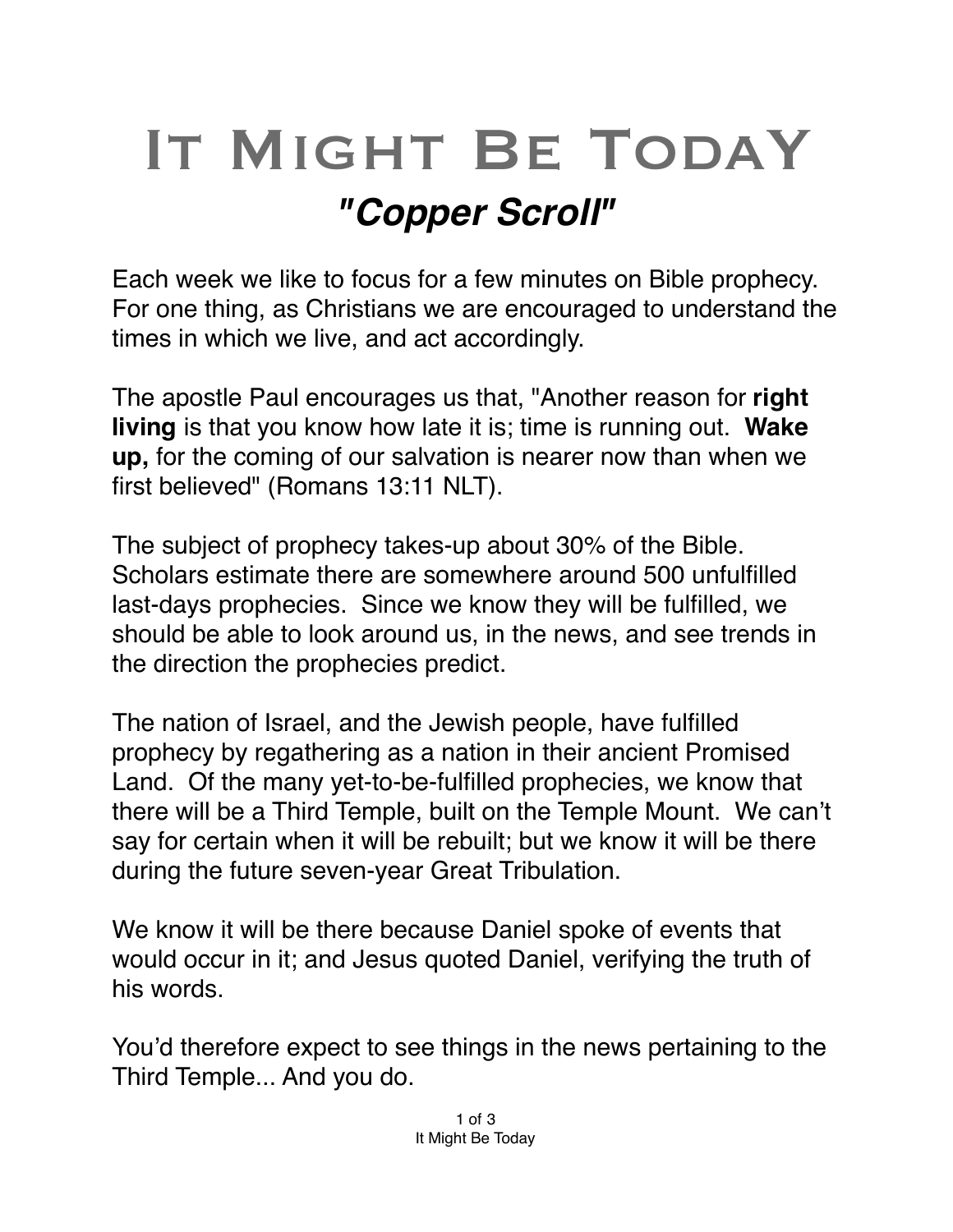Have you heard of the Copper Scroll? The Copper Scroll is one of the [Dead Sea Scrolls](https://en.m.wikipedia.org/wiki/Dead_Sea_Scrolls). Whereas the other scrolls are written on [parchment](https://en.m.wikipedia.org/wiki/Parchment) or [papyrus,](https://en.m.wikipedia.org/wiki/Papyrus) this scroll is written on copper. Unlike the others, it is not a [literary](https://en.m.wikipedia.org/wiki/Literary) work, but a list of 64 places where various items of [gold](https://en.m.wikipedia.org/wiki/Gold) and [silver](https://en.m.wikipedia.org/wiki/Silver) are buried or hidden.

Many archaeologists believe the Copper Scroll is an inventory from the Second Temple. In addition to gold and silver, Temple vessels and priestly vestments are listed. No archaeologist has ever succeeded in deciphering the directions contained in the Copper Scroll and finding the treasure.

## [BreakingIsraelNews.com](http://BreakingIsraelNews.com) posted a story titled, *Oklahoma Noahide On the Trail of Temple Gold.*

A Noahide is a person who obeys the seven laws given to Noah after the Flood, which decree the establishment of a fair system of justice in society, and prohibit idolatry, blasphemy, murder, adultery and incest, robbery, and the eating of flesh taken from a living animal.

One such Noahide, from Oklahoma, thinks he has translated the Copper Scroll and found the location of at least some of the items it lists as hidden. His name is Jim Barfield and he says, "I want to return the Temple artifacts to the Jewish People. It's time."

## One excerpt from the article:

In 2013, Barfield was in New York where he was introduced to Moshe Feiglin who, at the time, was a Likud Member of Knesset. Feiglin was a strong advocate for the Temple and became enthused when he heard Barfield's story, even offering to accompany him on a tour of the site. A few weeks later, the two